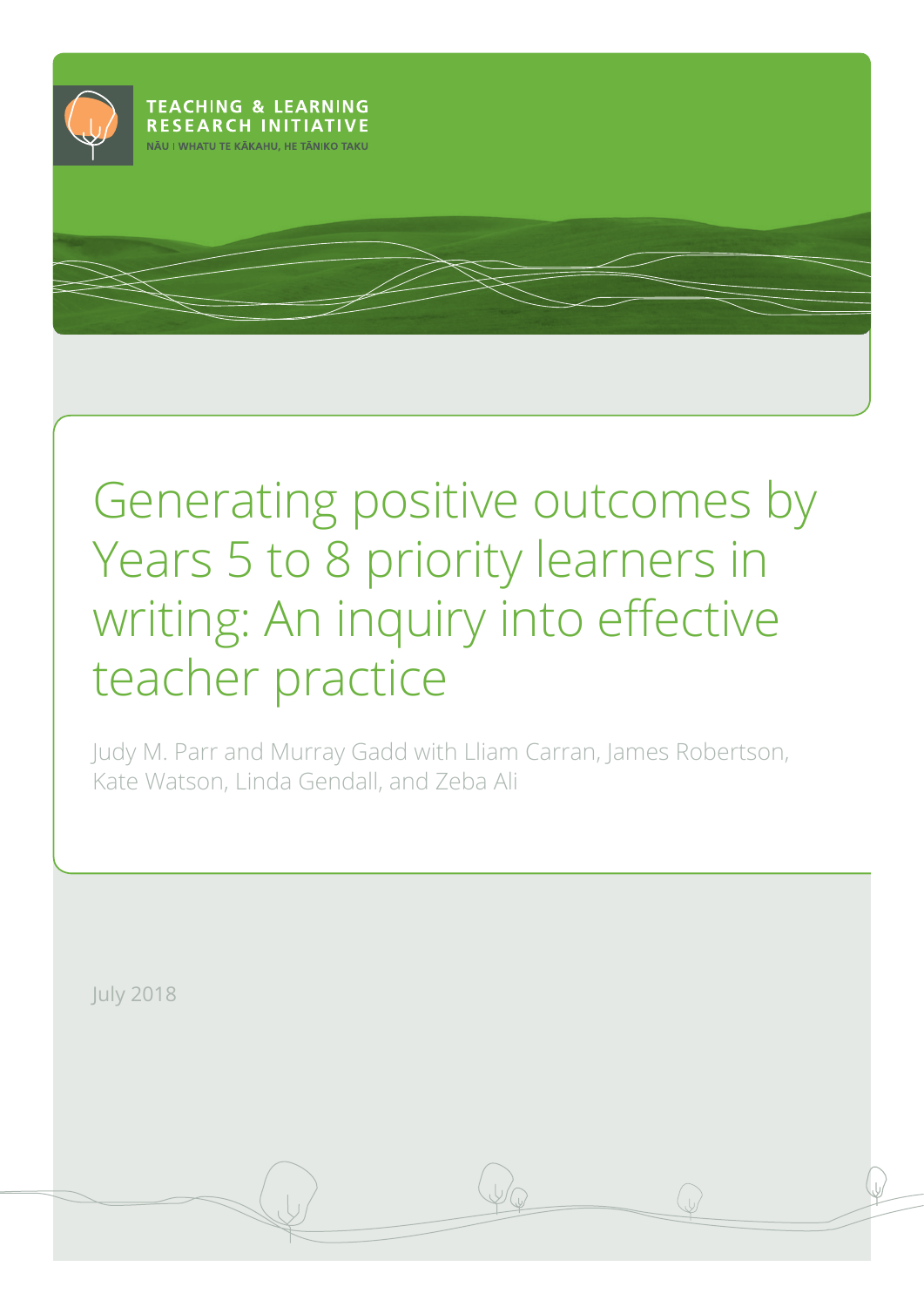## 1. Writing: The issue to be addressed

Writing is a demanding, multidimensional process that is, cognitively and socially, highly complex. Success in writing is vital to success in education and in the workforce (Graham, Capizzi, Harris, Hebert, & Morphy, 2014). Writing is increasingly used to demonstrate learning through schooling and has the potential to contribute toward understanding and learning in the content areas (Bangert-Drowns, Hurley, & Wilkinson, 2004). Beyond school, it is an integral part of students' everyday lives as they participate in the world of texting, blogging, and social networking. In the workplace, it is a threshold skill for hiring and promotion amongst many workers.

New Zealand-based data on success in writing over recent years have suggested some significant levels of underachievement, indicating an urgent need to raise writing achievement for many primary-age students in order to help them prepare for secondary school learning and beyond. This is especially the case for Years 5 to 8 students where, in 2016, 69.5% met national expectations; less than in reading or maths. The need has been recognised as particularly urgent amongst some groups of learners, especially boys, Māori students, and Pasifika learners who score roughly 10–20 points lower on average than other groups [\(http://www.](http://www.educationcounts.govt.nz/topics/121981/122072) [educationcounts.govt.nz/topics/121981/122072\)](http://www.educationcounts.govt.nz/topics/121981/122072).

Addressing low achievement in writing and, in particular, this inequity within the New Zealand context, was the principal purpose of the project.<sup>1</sup> The approach to addressing the issue was underpinned by two major concepts: first, that what teachers do makes the most difference to student achievement (Alton-Lee, 2003; Darling-Hammond, 1999) and second, that student progress and achievement can best be sustained when teachers inquire iteratively into the impact of their instructional strategies on students. We (two principal investigators and a group of teachers) set out in this project primarily to investigate what particular aspects of teacher instruction are most closely associated with stronger engagement, accelerated progress, and higher achievement in writing by Years 5 to 8 students, particularly by boys, Māori students, and Pasifika students.

## Existing research in the focus area

Much is now known about effective literacy pedagogy for upper-primary-age students but the focus of most of these studies is reading. Writing is still the neglected "R" within the knowledge set of reading, writing, and mathematics (Alliance for Excellent Education, 2007; Biancarosa & Snow, 2004; Gilbert & Graham, 2010), and the low level of writing performance internationally and in New Zealand likely reflects this.

There is an emerging research base in New Zealand of effective practices in teaching writing to upper-primaryage students. This research, synthesised in Parr and Jesson's (2016) article on mapping the landscape of writing instruction in New Zealand primary classrooms, has begun identifying a set of broad effective practice dimensions and related instructional strategies that appear to be associated with enhanced progress in writing. The New Zealand-based research suggests that effective teachers of writing:

- hold a good knowledge of their students as developing writers (Parr & Limbrick, 2010)
- understand their students as unique and culturally-centred learners (Fletcher, Parkhill, & Fa'afoi, 2005; Si'ilata, 2014)
- develop learning goals with and for students that are closely aligned to strategically selected writing tasks (Gadd & Parr, 2016, 2017; Parr & Limbrick, 2010; Timperley & Parr, 2009)
- provide quality feedback to students (Parr & Timperley, 2010)
- provide targeted and direct instruction at the time of need (Dix & Cawkwell, 2011; Gadd & Parr, 2017; Ward & Dix, 2004)
- differentiate instruction according to the needs of students (Gadd & Parr, 2017)
- scaffold self-regulation and independence for writers (Gadd & Parr, 2017; Parr & Timperley, 2010).

<sup>1</sup> The project was funded through a Teaching and Learning Research Initiative (TLRI) grant. This funding and the support of NZCER are acknowledged.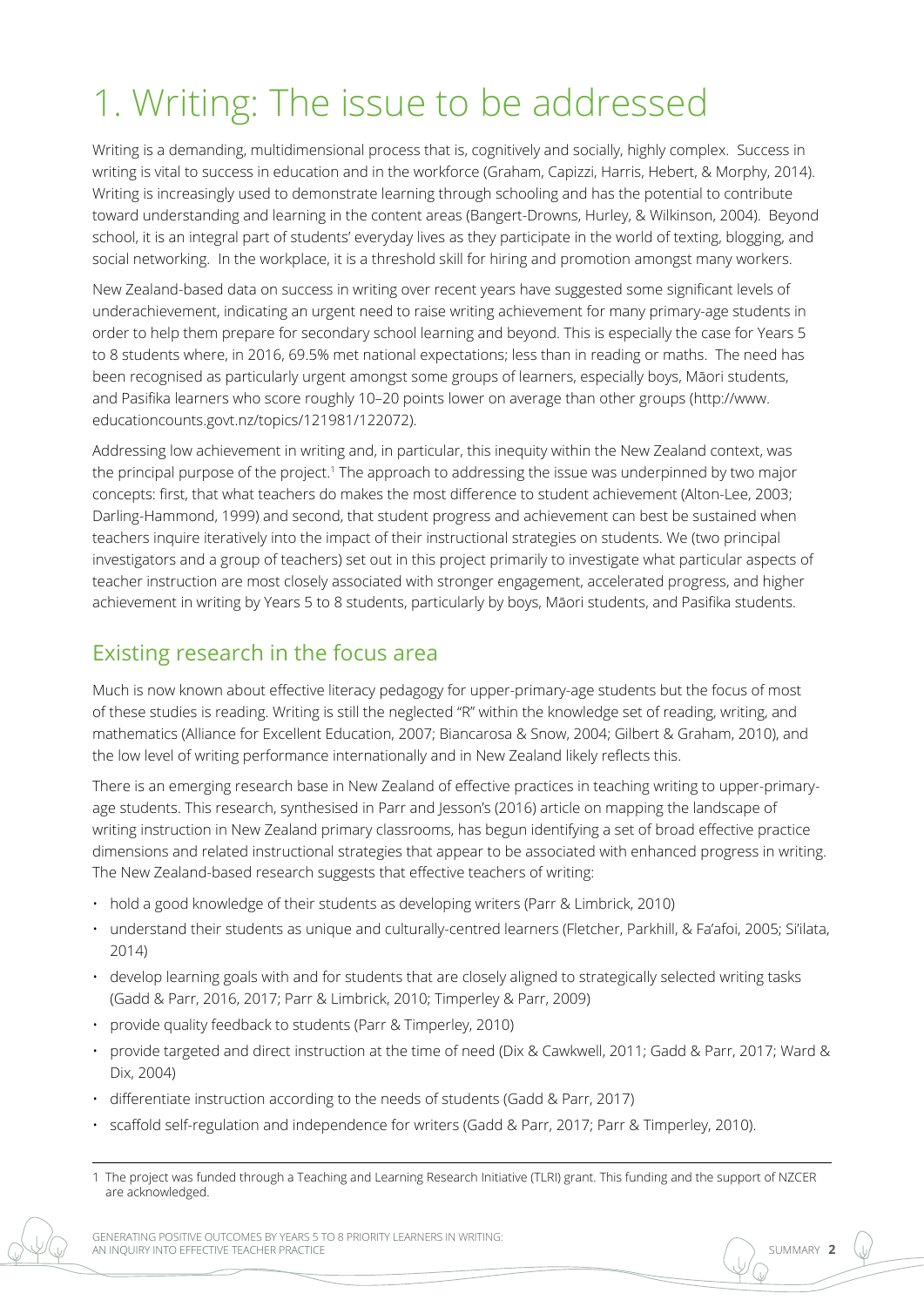These research-informed dimensions, together with the instructional strategies that sit within them, underpinned many of the research decisions made for the operationalisation of this project. They especially guided our decisions about what we would expect to observe in an effective writing classroom and during an effective writing lesson.

There are, however, two significant areas that we believed could enhance this body of research. One relates to illustrative work around the pedagogy of typically performing (rather than exemplary) teachers of writing—for much of the research cited above was undertaken with exemplary teachers. The other relates to identifying "what works best?" for priority learners (especially boys, Māori, and Pasifika students) in New Zealand writing classrooms. We considered how both of these areas could be addressed.

Regarding the first area, participants were not specifically selected but were typically performing teachers who volunteered. Research findings from the practice of exemplary teachers give us sound information on "where we want to be" but we recognised that we need more information about typical practice to work out "how best to get there".

With respect to the second area, we noted that significant in-depth research has been undertaken in New Zealand on ways of raising the achievement levels of priority students. This includes raising the achievement of boys (e.g., Gibb & Fergusson, 2008; Wilkinson, 1998), Māori students (e.g., Bishop & Berryman, 2009; Glynn, 2013), and Pasifika students (e.g., Chu, Glasgow, Rimoni, Hodis, & Meyer, 2013; Fletcher et al., 2005; Si'ilata, 2014; Si'ilata, Dreaver, Parr, Timperley, & Meissel, 2012). Even though some of this research is contextualised within literacy teaching and learning (especially the Pasifika research), very little is specifically within writing classrooms or offers precise instructional guidance on what teachers can do to accelerate the progress of priority learners as developing writers.

As such, it is hoped that the project's findings will not only strengthen and nuance but also add to research that others (including the principal investigators) have previously undertaken.

## 2. The project: The partners and the process

## The partners

The project was a partnership between the two principal investigators (PIs) and a group of schools (four in 2016; five in 2017)<sup>2</sup> with their literacy leaders (two of whom acted as emergent researchers) and some of their teachers. Schools were in Auckland and Wellington. Two were contributing schools, two were full primary, and one was an intermediate. One was decile 2; one was decile 5; one was decile 6; one was decile 7; and one was decile 9. The schools were selected deliberately; some had previously been able to demonstrate improvements by their priority learners in student achievement data but all understood that acceleration was required. Most had previous experience of partnership but recognised a need to extend their capacity to engage in systematic, research-informed, evaluative inquiry.

*Teachers.* In 2016, 13 teachers participated in the project; in 2017, 15 participated. Only five teachers participated in both years with two of these having to withdraw from the project mid-way through 2017 because of promotion to new schools. Teachers' length of service ranged from 2 to 23 years (mean = 9.8 years). Eighteen teachers were female and five were male.

2 Philanthropic funding from Mainfreight enabled a further low decile school to join the project. The generous support of Mainfreight is gratefully acknowledged.

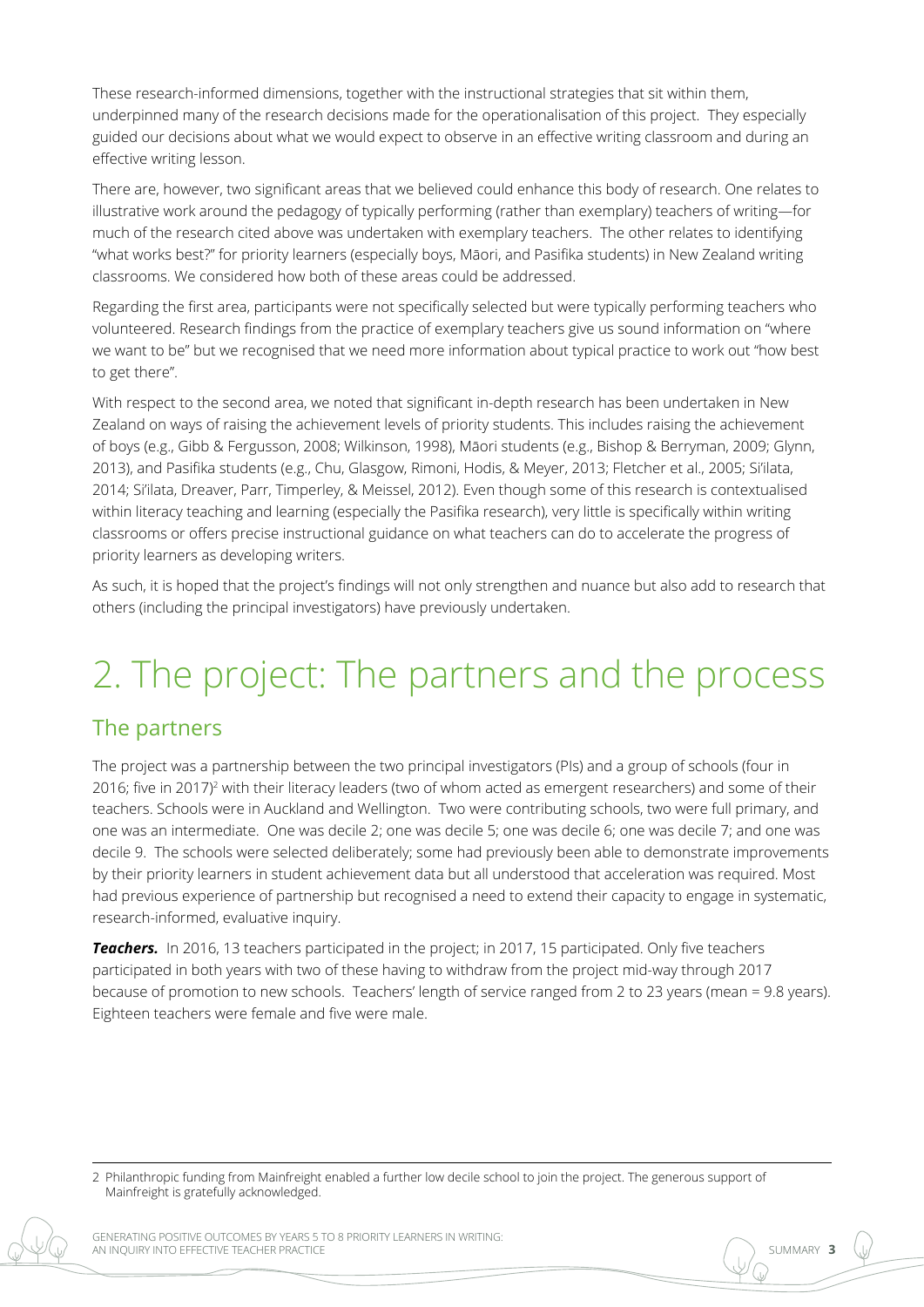*Students.* In 2016, 231 students participated in the project; in 2017, 367 participated. The majority of students were Years 7 and 8 (72.6%), while just 15.9% were Year 5, and 20.1% were Year 6. A slight majority (54.1%) were female. They represented diverse ethnic backgrounds with:

- 34.5% identifying as New Zealand European
- 16.3% identifying as Māori
- 14.9% identifying as Pasifika
- 34.3% identifying as "Other" (mainly Indian).

A significant minority (42.8%) stated that they could speak a language other than English with reasonable fluency.

The partnership was collaborative. While teachers and their leaders/emergent researchers led the decisionmaking processes about areas of focus and changes to be made to their writing teaching practices, they were guided and supported by the PIs' knowledge and experience of research-established, effective writing pedagogy and inquiry methodology. Teachers were also increasingly guided by the emergent researchers as their knowledge and skills increased. As well as working with the PIs and emergent researchers, teachers also worked in collaboration with each other in intra-school and inter-school groupings.

## The design, tools, and procedure

This project could be loosely termed "design research", based around the notion of intervening, iteratively, to hone individual teacher practice. We employed dual-function tools, meaning that tools were used for systematic investigation in terms of research, but also for teacher learning. Such tools are often referred to as "smart tools" (Norman, 1988).

We employed a range of data-collection tools, some of which we designed (Teacher Practice Classroom Observation tool, see Appendix A; Teacher Reflection Journal, see Appendix B) and some of which exist (e-asTTle writing assessment). In addition, we also designed an online Student Survey about Writing (see Appendix C) so as to incorporate student voice in our findings. These tools are further explained when we present the data obtained from them. Note that in designing all tools we drew on the research related to dimensions and strategies of effective practice cited above.

As part of the data-collection process, we also planned to interview teachers (individually and in groups) and the selected underachieving students (whom we referred to as "touchstone students") throughout the project.

Using multiple data-collection methods, we employed a similar cycle in each year of the project. Note that differences in 2017 from the actions in 2016 are italicised.

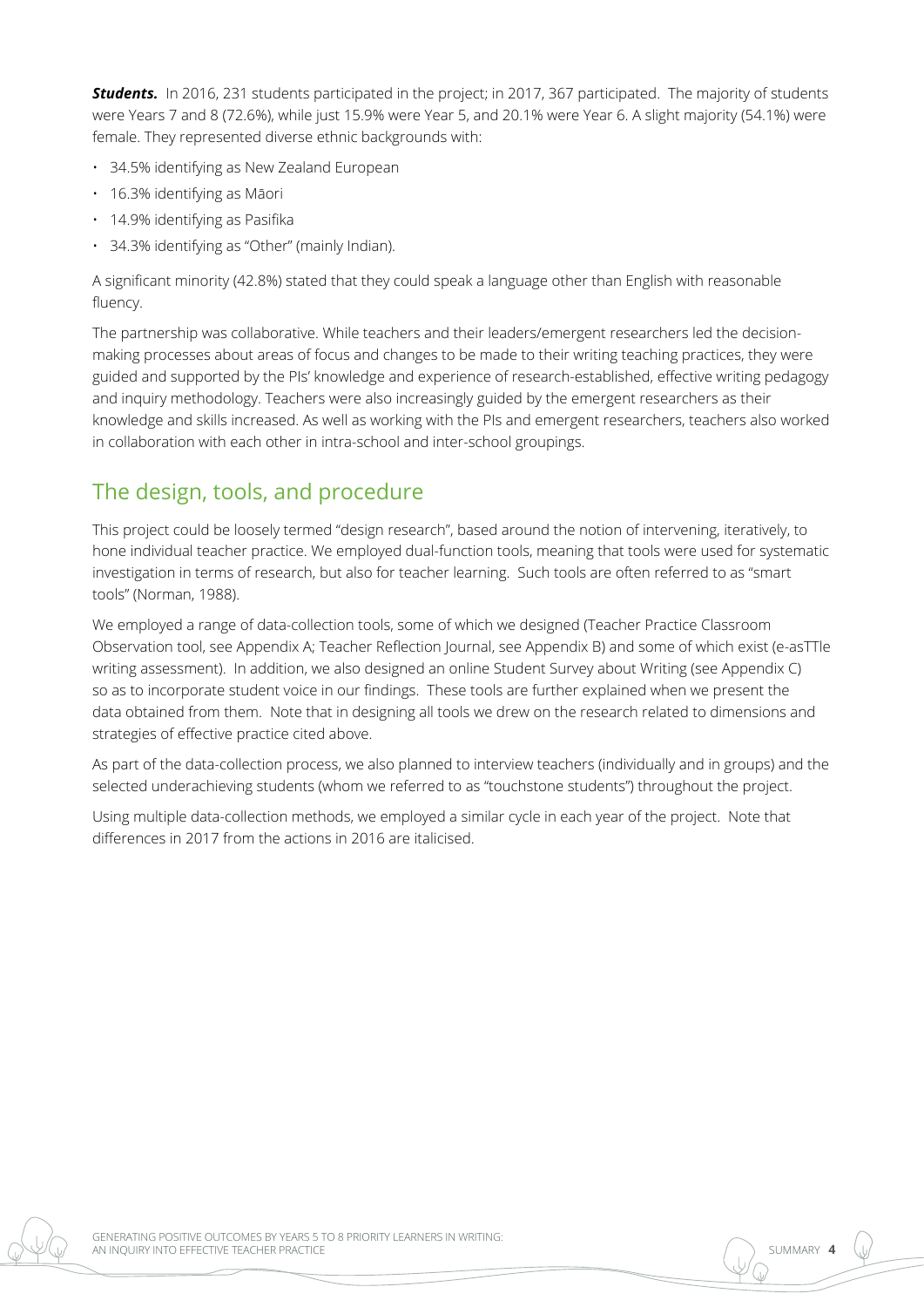|                   | 2016                                                                                                                                                                                                                                                                                                                                                                                                                                                                                   | 2017                                                                                                                                                                                                                                                                                                                                                                                                                                                                                                                                                                                                                                                                                                                                                                                                                                                                                                         |  |  |  |
|-------------------|----------------------------------------------------------------------------------------------------------------------------------------------------------------------------------------------------------------------------------------------------------------------------------------------------------------------------------------------------------------------------------------------------------------------------------------------------------------------------------------|--------------------------------------------------------------------------------------------------------------------------------------------------------------------------------------------------------------------------------------------------------------------------------------------------------------------------------------------------------------------------------------------------------------------------------------------------------------------------------------------------------------------------------------------------------------------------------------------------------------------------------------------------------------------------------------------------------------------------------------------------------------------------------------------------------------------------------------------------------------------------------------------------------------|--|--|--|
| Term 1            | Orientation to Project Day. This included:<br>- establishing the goals of the project and what<br>the literature tells us "makes a difference"<br>gauging teachers' levels of pedagogical<br>knowledge through surveys                                                                                                                                                                                                                                                                 | Orientation to Project Day. This included:<br>- establishing the goals of the project and what<br>the literature tells us "makes a difference"<br>gauging teachers' levels of pedagogical<br>knowledge through focus group discussions                                                                                                                                                                                                                                                                                                                                                                                                                                                                                                                                                                                                                                                                       |  |  |  |
|                   | - introducing teachers to the Teacher Practice<br>Classroom Observation tool.                                                                                                                                                                                                                                                                                                                                                                                                          | - introducing teachers to the Teacher Practice<br>Classroom Observation tool                                                                                                                                                                                                                                                                                                                                                                                                                                                                                                                                                                                                                                                                                                                                                                                                                                 |  |  |  |
|                   | Training teachers (through use of an external<br>expert) in the administration of e-asTTle writing<br>and gathering writing performance data through                                                                                                                                                                                                                                                                                                                                   | reporting to teachers on the main findings from<br>2016 and how they could be operationalised in<br>2017.                                                                                                                                                                                                                                                                                                                                                                                                                                                                                                                                                                                                                                                                                                                                                                                                    |  |  |  |
|                   | implementation of the tool (T1). This involved<br>having selected texts externally moderated<br>(by the same external expert) and analysing<br>generated data by year level, gender, and<br>ethnicity. This process assisted teachers in<br>identifying touchstone students.<br>Administration of the Student Survey about<br>Writing tool (T1) and analysis of generated data<br>by year level, gender, and writing proficiency<br>levels (as indicated by e-asTTle writing results). | Training teachers (through use of an external<br>expert) in the administration of e-asTTle writing<br>and gathering writing performance data through<br>implementation of the tool (T1). This involved<br>having selected texts externally moderated<br>(by the same external expert) and analysing<br>generated data by year level, gender, and<br>ethnicity. This process assisted teachers in<br>identifying touchstone students.<br>Administration of the Student Survey about<br>Writing tool (T1) and analysis of generated data<br>by year level, gender, and writing proficiency<br>levels (as indicated by e-asTTle writing results).<br>Opportunities for teachers to observe the practice of<br>selected teachers from the 2016 cohort.<br>Implementation of Mini Conferences in Auckland<br>and Wellington on 2016 findings and what they<br>mean for effective classroom practice, particularly |  |  |  |
| Term <sub>2</sub> | Observations of classroom practice followed by<br>practice analysis conversations with all teachers,<br>led by the PIs and school leaders (T1). These<br>generated a list of teaching strengths and needs,<br>particularly when working with priority learners.<br>Half-day workshops for all teachers (led by the<br>PIs) exploring the T1 e-asTTle writing and student<br>survey data and what they mean for their<br>practice.                                                      | with priority learners.<br>Observations of classroom practice followed by<br>practice analysis conversations with all teachers,<br>led by the PIs and school leaders (T1). These<br>generated a list of teaching strengths and needs,<br>particularly when working with priority learners.<br>Half-day workshops for all teachers (led by the<br>Pls) exploring the T1 e-asTTle writing and student<br>survey data and what they mean for their<br>practice.                                                                                                                                                                                                                                                                                                                                                                                                                                                 |  |  |  |
|                   | First entries recorded in Teacher Reflection<br>Journals, noting progress made by touchstone<br>students and reflecting on practice that might be<br>associated with progress.                                                                                                                                                                                                                                                                                                         | First entries recorded in Teacher Reflection<br>Journals, noting progress made by touchstone<br>students and reflecting on practice that might be<br>associated with progress.                                                                                                                                                                                                                                                                                                                                                                                                                                                                                                                                                                                                                                                                                                                               |  |  |  |

GENERATING POSITIVE OUTCOMES BY YEARS 5 TO 8 PRIORITY LEARNERS IN WRITING: AN INQUIRY INTO EFFECTIVE TEACHER PRACTICE

 $\mathbb{U}$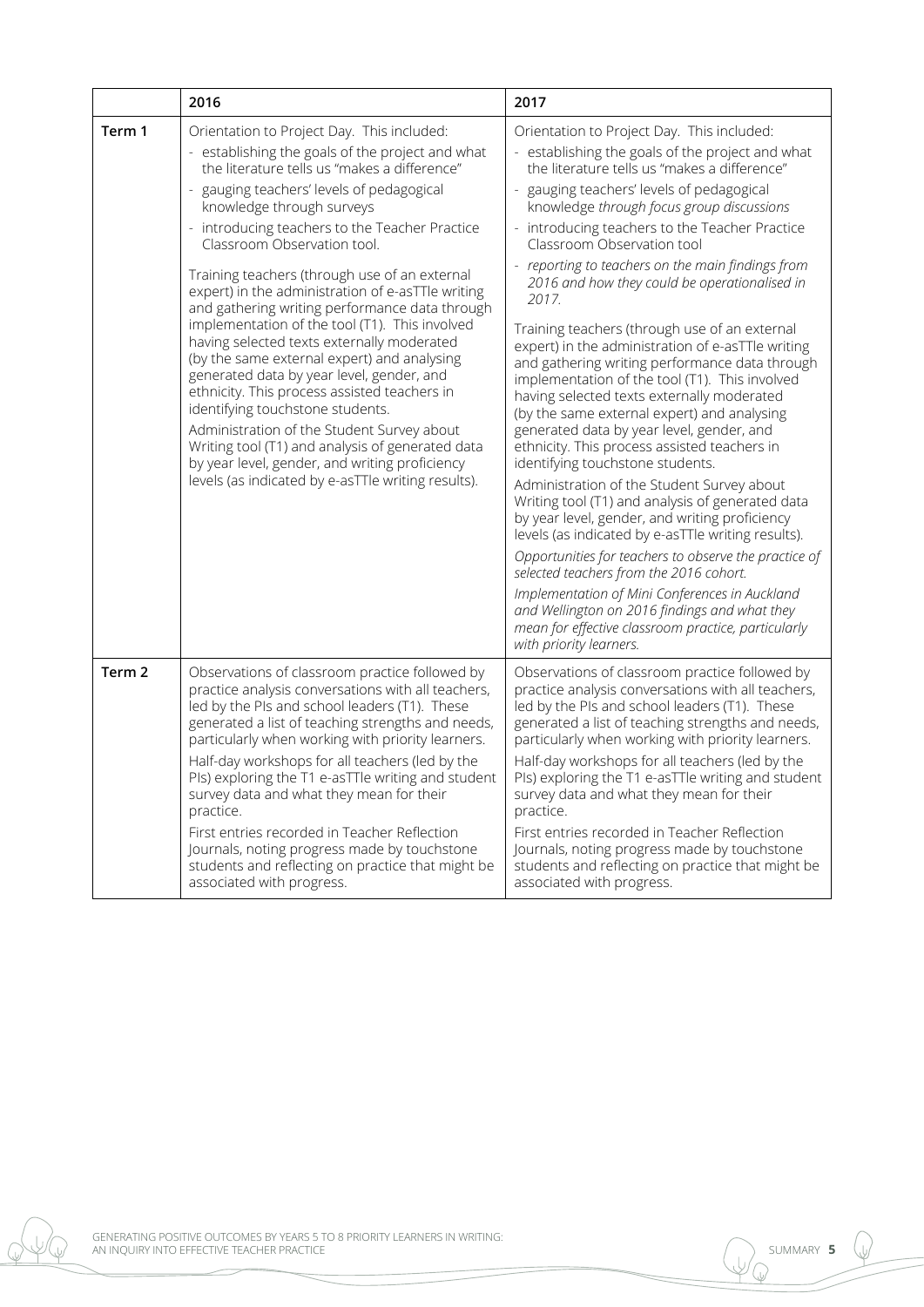| Term <sub>3</sub> | Observations of classroom practice followed by<br>practice analysis conversations with all teachers<br>led by school leaders. This process included<br>interviews with touchstone students.                                                                                                                                                | Observations of classroom practice followed by<br>practice analysis conversations with all teachers<br>led by school leaders. This process included<br>interviews with touchstone students.                                                                                                                                                                                                                   |  |  |
|-------------------|--------------------------------------------------------------------------------------------------------------------------------------------------------------------------------------------------------------------------------------------------------------------------------------------------------------------------------------------|---------------------------------------------------------------------------------------------------------------------------------------------------------------------------------------------------------------------------------------------------------------------------------------------------------------------------------------------------------------------------------------------------------------|--|--|
|                   | After-school group learning meetings (led by PIs)<br>for all teachers to share information on what<br>they believe is working with their touchstone<br>students. This was followed up by individual<br>interviews with all teachers on the details of their<br>work with touchstone students.                                              | After-school group learning meetings (led by PIs)<br>for all teachers to share information on what<br>they believe is working with their touchstone<br>students. This was followed up by individual<br>interviews with all teachers on the details of their<br>work with touchstone students.                                                                                                                 |  |  |
|                   | Full-day workshops for all teachers led by one<br>of the PIs (MG) on what implementation of<br>findings from the e-asTTle writing and student<br>survey data might look like in terms of classroom<br>practice. This included the PI demonstrating<br>what an open-ended instructional lesson might<br>look like with touchstone students. | Full-day workshops for all teachers led by one<br>of the PIs (MG) on what implementation of<br>findings from the e-asTTle writing and student<br>survey data might look like in terms of classroom<br>practice. This included the PI demonstrating<br>what an open-ended instructional lesson might<br>look like with touchstone students.                                                                    |  |  |
|                   | Follow-up entries recorded in Teacher Reflection<br>Journals.                                                                                                                                                                                                                                                                              | Follow-up entries recorded in Teacher Reflection<br>Journals.                                                                                                                                                                                                                                                                                                                                                 |  |  |
| Term 4            | Observations of classroom practice followed by<br>practice analysis conversations with all teachers<br>led by the PIs and school leaders (T2). This<br>generated an analysis of T1-T2 comparative<br>data.                                                                                                                                 | Observations of classroom practice followed by<br>practice analysis conversations with all teachers<br>led by the PIs and school leaders (T2). This<br>generated an analysis of T1-T2 comparative<br>data.                                                                                                                                                                                                    |  |  |
|                   | Administration of the Student Survey about<br>Writing tool (T2). This generated an analysis of<br>T1-T2 comparative data.                                                                                                                                                                                                                  | Administration of the Student Survey about<br>Writing tool (T2). This generated an analysis of<br>T1-T2 comparative data.                                                                                                                                                                                                                                                                                     |  |  |
|                   | Final entries recorded in Teacher Reflection<br>Journals.                                                                                                                                                                                                                                                                                  | Final entries recorded in Teacher Reflection<br>Journals.                                                                                                                                                                                                                                                                                                                                                     |  |  |
|                   | Analysis of all data collected during 2016 by PIs<br>and school leaders to seek points of association<br>between progress made by students (particularly<br>touchstone students) and practices employed<br>by teachers. Emphasis was placed on seeking<br>illustrations of what effective practice looked like.                            | Analysis of all data collected during 2017 by PIs<br>and school leaders to seek points of association<br>between progress made by students (particularly<br>touchstone students) and practices employed<br>by teachers. Emphasis was placed on seeking<br>illustrations of what effective practice looked<br>like. This generated an analysis of 2016-2017<br>comparative data and a compilation of data from |  |  |

GENERATING POSITIVE OUTCOMES BY YEARS 5 TO 8 PRIORITY LEARNERS IN WRITING: AN INQUIRY INTO EFFECTIVE TEACHER PRACTICE

 $\mathbb{U}$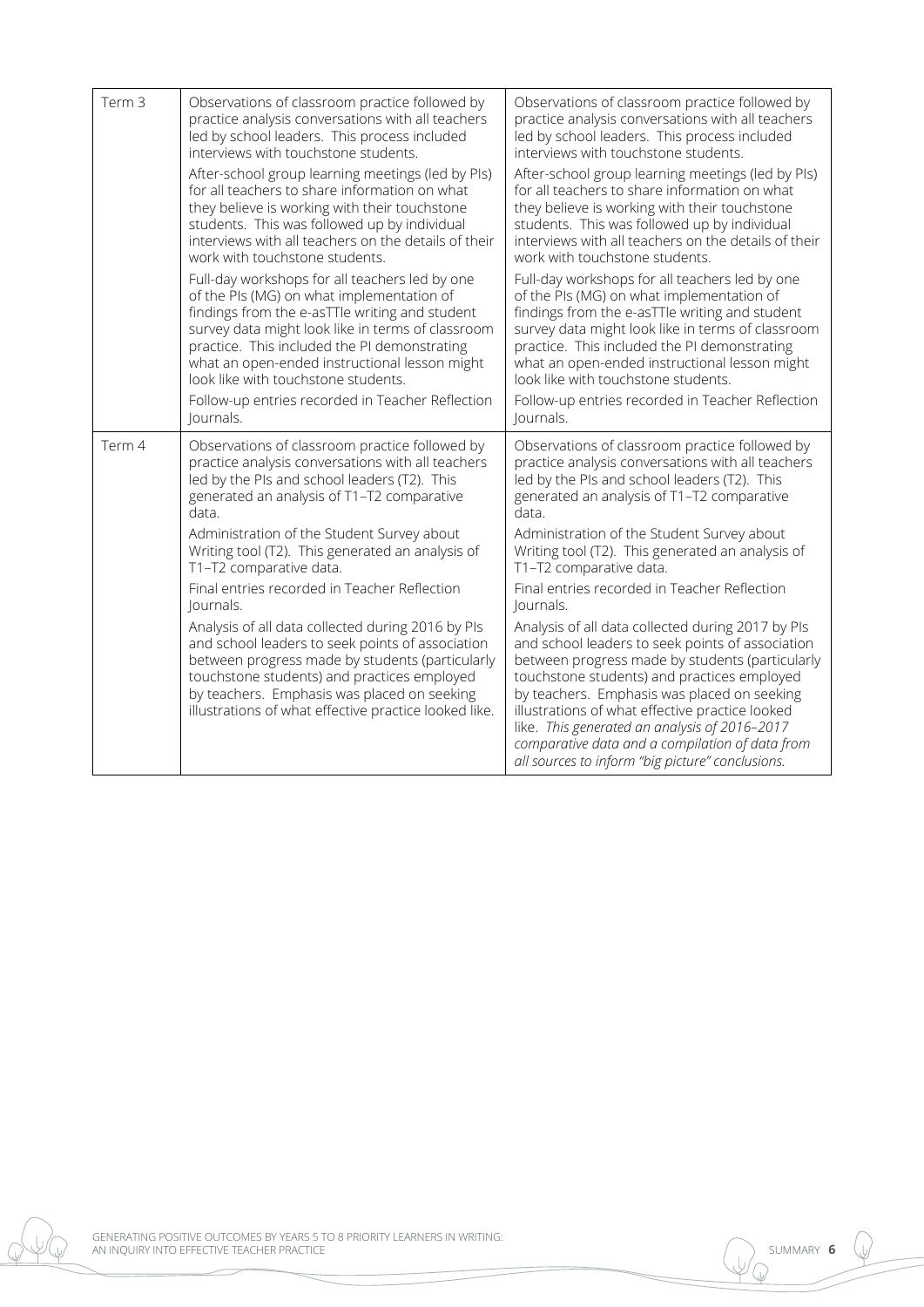## 3. Summary of findings

This is a selective summary and is, of necessity, abbreviated. We present, in Part A, data about teachers: first the data concerning "what works" for touchstone students and those these students typify; then the data showing trends in the teacher practice from the observations. In Part B, the focus is on students: a brief summary of the student achievement data and then major findings from data about student views of writing and what teachers did.

## Part A: Focus on teachers

#### **1. Practices effective with touchstone students**

In this section, we present responses to the question, "What practices worked, in the teachers' view, with respect to accelerating progress for touchstone students and below-expectation students more generally?"<sup>3</sup> There were three main sources of data provided by teachers that allowed us to examine the question. The first was from the 90-minute learning meeting discussions amongst participants, held in Term 3 each year, facilitated by one of the PIs. The second was a 30–40-minute individual interview between each teacher and a PI, and the third data source was entries in a year-long Teacher Reflective Journal (see Appendix B). The following descriptions draw largely from the learning meetings and interviews. The data provided by the teachers have been grouped thematically, using theory and research literature to name the themes. There are eight themes (the underlined headings) and examples are given under each theme; the bolded parts of the text are main areas within a theme, a sub-theme. Importantly, words in *italics* are direct quotes, the teachers' actual words.

#### *(i) Focusing systematically on individual needs in writing*

**Getting to know the students well, especially touchstone.** Teachers emphasised relationships as important with these students, as well as getting to know them as writers. *It's funny when we chose the <touchstone> kids at the beginning of the year we didn't really know them and as the year progresses you see the things that are influencing factors for them*. The ideal was to get to know them early on in the year and to *notice* their attitudes and writing-related behaviours: *watching, sitting alongside, talking about writing and what they think about it.* The words *talking with* were frequently mentioned *to find out more about them and what works for them*. The word *humour* was also often mentioned.

**Keeping track of individual needs** is an area that is acknowledged as a part and parcel of New Zealand teachers' practice; it is assumed to happen but often is not implemented systematically or consistently. As one interviewee candidly admitted: *… really only just end of last term it's become something that I get. I could see objectively this was a good idea, but I just didn't quite, I don't know why, it hadn't quite gelled for me.* Others were now deliberate in this: *I think I am keeping a real track of who I'm seeing … I have actually been using a document I've devised for this.*

Some commented on the diversity amongst these touchstone students. Although all were underachieving, each had different needs, strengths, and interests. The teacher journals yielded evidence that teachers had specific individual learning goals for these students and, for most, these changed over time. And teachers reported that they made sure that the *students knew what they were working on/needed to work on*.

**Touching base often** was frequently mentioned: *checking in more often, daily or four out of five days*, with these students about their writing. The check-in may be part of a *conference, a small group session, or involve planned questions and feedback/feed-forward*. Or, this action may be brief: *Where are you up to? Do you want help with anything? What do you like best in your writing today?* Teachers were aware of *not being too much on top of them <underachieving students>.* 

<sup>3</sup> This section is amplified in a manuscript submitted for publication.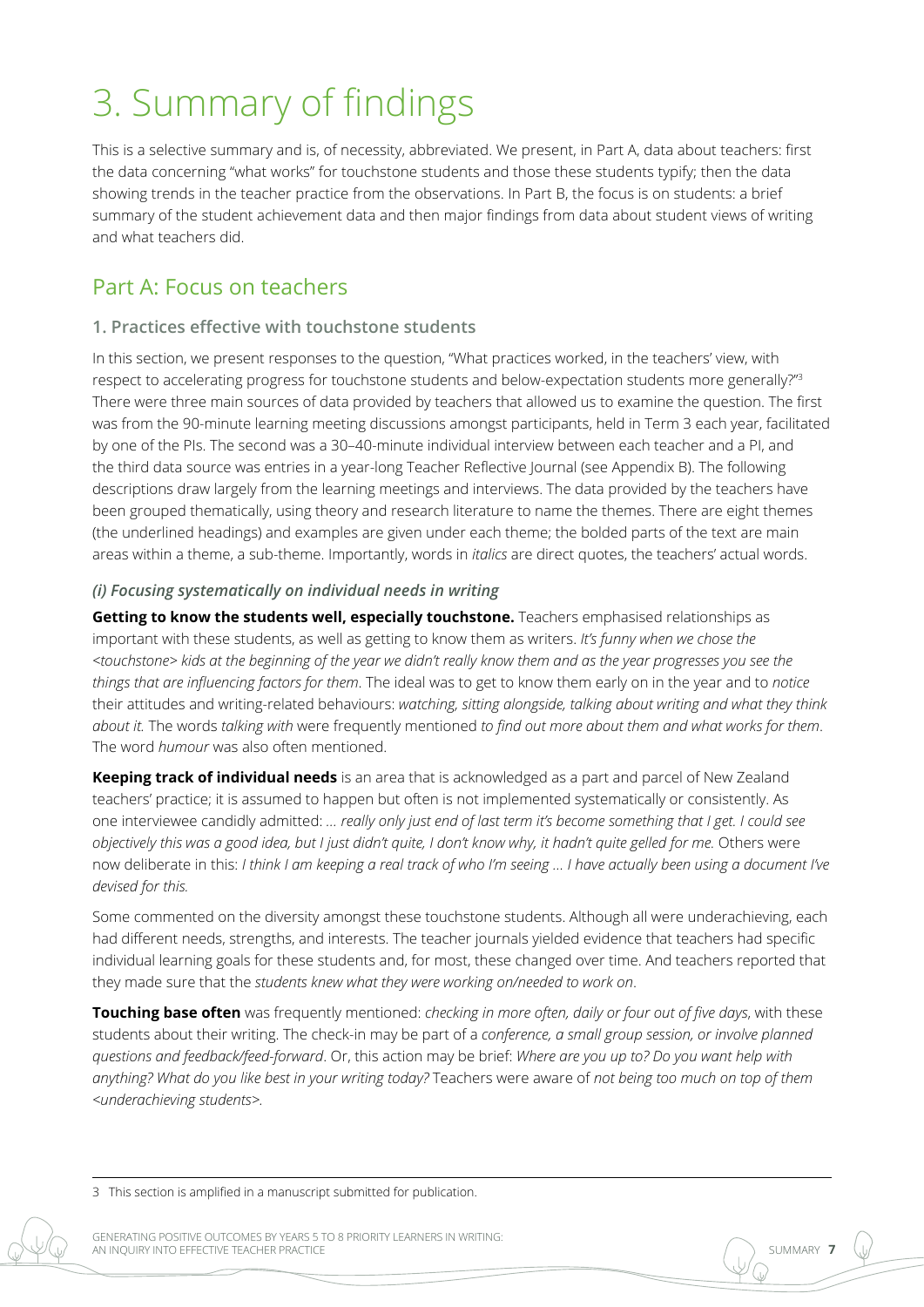#### *(ii) Encouraging student initiation and contribution about writing*

Often this theme of encouraging students to contribute related to **talking about their writing** with the teacher. An apt observation from one teacher concerned *making talk about writing accessible for these students* by limiting jargon. In relation to encouraging contribution from these touchstone students, the need to observe **wait time (or think time)** was mentioned. An aspect of student input frequently mentioned was **selecting own topics***.* Sometimes the selection was guided. Teachers noted that it was important that students **saw a purpose, a reason for the writing**; that they *felt they had something to say*, so often teachers based the activity around personal experience or events. Others mentioned coming up with topics that allowed student voice to come through: *their views, their inquiry*.

To encourage students to contribute by choosing to write and what to write, teachers spoke of *lightning writing* or *quick writes* where students write for a short time on anything they want to. This, teachers observed, seemed to be *more fun* than normal writing time and was *a confidence builder* especially for touchstone students. Some of these, teachers noted, did not want to make mistakes so often wrote little, normally. *Well, they've got a quick*  write tab in their book. So whenever they come in from lunch time they can choose to either read or do a quick write *and with my touchstone kids I've encouraged them to do a quick write just so they get that balance of writing whatever they want and then rereading.*

A few teachers also mentioned *involving the students in deciding on their goals and on what the success criteria for their writing were*.

#### *(iii) Working with other writers*

The theme of working with others was in relation to students being in **small groups**, based on **needs**, not ability. Often, while needs were similar, they were at different levels, so students were in **diverse groups**, learning from others. *But within that <diverse/mixed> group I've been using more tuakana–teina style of teaching to support those kids … having a mixture of more able they have kind of a common need but they are at different levels.*

For some teachers, touchstone students formed their own group as well as being part of more *fluid groupings*. Basically, teachers talked about organising opportunities for students to *work with peers*, *to share ideas about what to write or to share their writing to elicit responses.* Teachers talked about having *lots of sharing*; of making sharing writing *a cool thing to do*, an *expectation that this is what we do in this class*. One teacher described a practice called a *quick share*, where students just shared a part of their writing. Other teachers noted that, although touchstone students were often reluctant to share their writing, they would let the teacher share it for them with others. And listening to others share enabled these students to appreciate that even seemingly capable writers struggle. *Also the ones that are maybe less confident writers know that they actually do achieve some good stuff and that they can see how the ones they think of as being the good writers, they struggle with aspects of writing too*. Creating a culture where there was encouragement and support for others as writers and where feedback was not personal but focused on the writing were aspects of classroom climate described by several teachers in different words. When working with others took place, teachers noted that they would frequently provide *frameworks, for example to respond to the writing of peers or structured tasks for the small group such as a planning template to complete.* 

#### *(iv) Modelling writing*

Modelling that is active (**co-constructing texts or writing together** with students) was often mentioned by teachers. Sometimes this is whole class so is not specifically focused on touchstone students but, in other cases, it is with small groups. Risk taking by the teacher when modelling writing was noted by more than one teacher as an important characteristic to show to students. Active modelling also involves **teacher think alouds** to introduce, teach, and/or reinforce new concepts. *I think if you are saying you need to do these things when they see you modelling that thinking … it just feels more accessible to them <touchstone students>*.

**Models or exemplars** were employed to *demonstrate elements of a quality performance* and to show how authors achieved their purposes through various effects. *I find that using exemplars is really powerful. It gives them a really good idea of expectations and we work through it together …* These exemplars were drawn from multiple

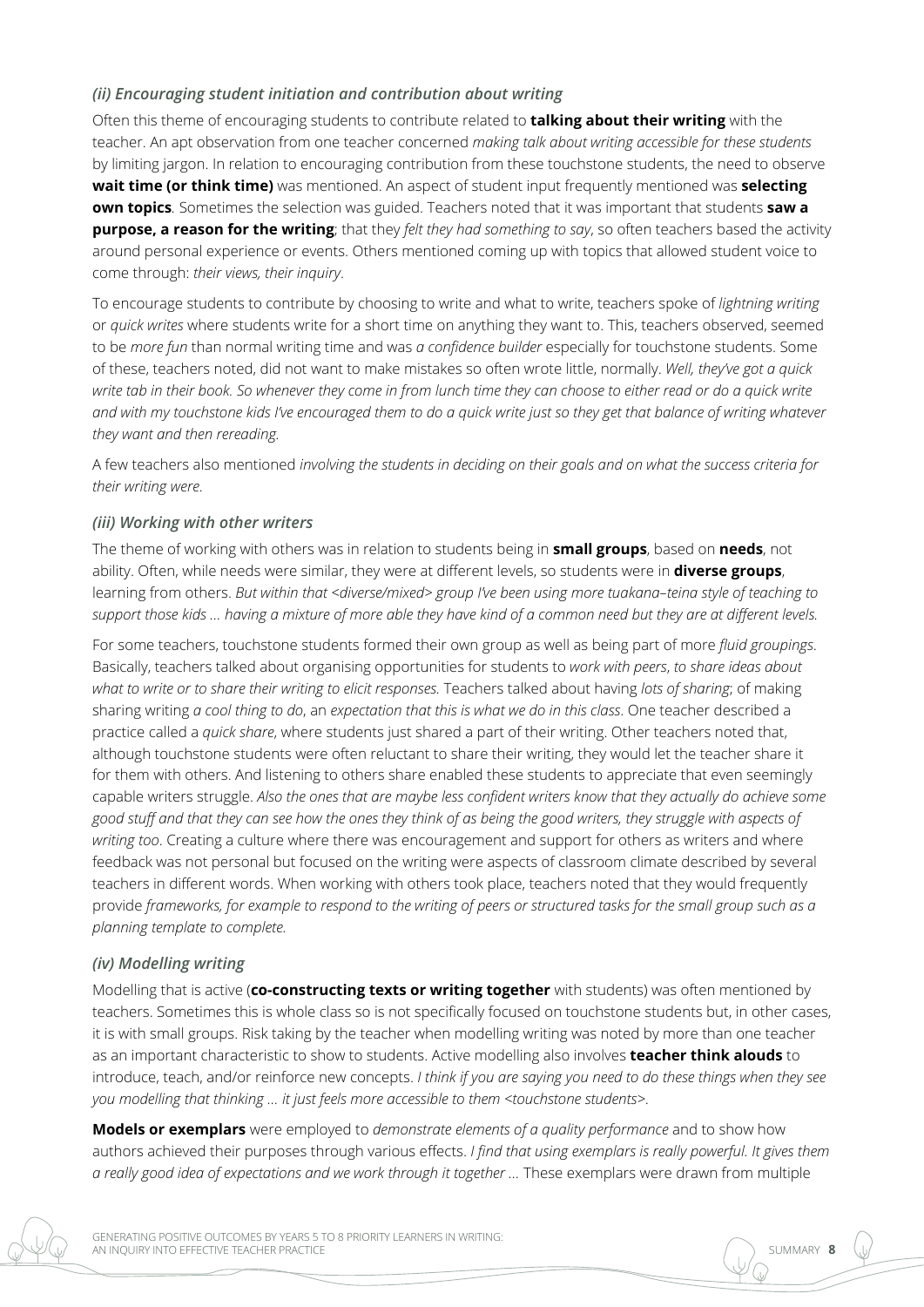sources including class readings and *students' own writing,* the latter often mentioned in relation to explicit instruction. *What we'll do is we will look at things that they're doing right but things to work on as well and that is so that they know that they are actually part of the writing community.* Here the emphasis was on building a writing community as well as examining what the student did well or could work on next. An important consideration was to use *examples that are engaging and will motivate* students to write but to use them judiciously with touchstone students.

#### *(v) Breaking the writing task or process down into manageable components*

*It is overwhelming <for these touchstone students> to think of completing a whole piece of writing was a common* sentiment. The responses to this included, for example, *I make sure I chunk the task down to* **achievable bites***.* This meant, for example, breaking up the brainstorming associated with planning*. I am trying to structure planning … by chunking it, by having brainstorms for each specific bit of it rather than just one big brainstorm.* Another means of breaking down the writing task was to **focus on some things rather than everything at once** … *I very much limit what we are looking at and try to stick to what I said we were focusing on.* **Limiting** the number of success criteria; then *adding "challenges"* as teachers felt students could cope was mentioned. Another consideration factored in for touchstone students was planning *short "breaks" between chunks.*

#### *(vi) Scaffolds for writing processes*

One teacher summed up what scaffolds are—*temporary support:* … *So hopefully they won't need that graphic organiser in the end*. For some, these supports took the form of a *graphic organiser/mnemonic like PEEL: what is your point, expand and elaborate on that point, and provide some evidence and make links to the other three sections in your summary*.

Other examples were: *Google docs slides for sequence, building word banks, a "bank-it" book of words and phrases that intrigue students, frameworks for peer response (what do you like?; what might you change?), a planning template* or *sentence starters or re-starters, because otherwise if they don't have that starting point they can't get on a roll.*

Perhaps most often mentioned was *talk* as a support; the well-known adage from James Britton, that "writing floats on a sea of talk". Talk helps cue what they have learnt and it serves to *generate content and vocabulary*.

#### *(vii) Supporting self-regulation as a writer*

There were several aspects mentioned with respect to encouraging, guiding, and supporting self-regulation. A basic concern was **helping students to manage their time better**, particularly vital in a complex cognitive process like writing … *because her time management around writing is really problematic, I've been doing that quite*  specifically with her. So what is your goal for today, what part are you ..., where are you going to get up to? Arguably, an important step in building self-regulation is that students take **ownership of writing**. Taking ownership may involve students going beyond their comfort zone. A small number of teachers mentioned the significance of **encouraging risk taking** in developing self-regulation but, at the same time, **holding high expectations***. That is one of the <issues with> risk taking isn't it, you know, if you don't set your class up at the beginning of the year for that risk taking, then …* For touchstone students this might be sanctioning mistakes and enabling them to be comfortable with them. Teachers noted that touchstone students often needed to have their attention drawn to the available resources to support independence/self-monitoring*. But we also need to make sure that they are becoming more independent with asking themselves, "Ok I've had that repeated back to me … what are the clues in the classroom, where can I check that I'm on task?"*

A key part of self-regulation in writing is learning to self-evaluate. Teachers spoke of their efforts to encourage **peer and self-assessment of writing***. So every piece of work they have to peer assess … to have at least one other student like have a go at editing it and then leaving a comment.* And, to gain value from the peer process, students need to be able to say what they want feedback about. This is seen as the first step towards self-assessment. *So when their buddy comes to them and says "oh can you have a look?" they need to be clear about what they want that person to look for and that person needs to be clear about how they're getting their feedback*. A teacher talked of extending the students' notions of peer feedback and its function ... *You need to be critical friends. You can't just* 

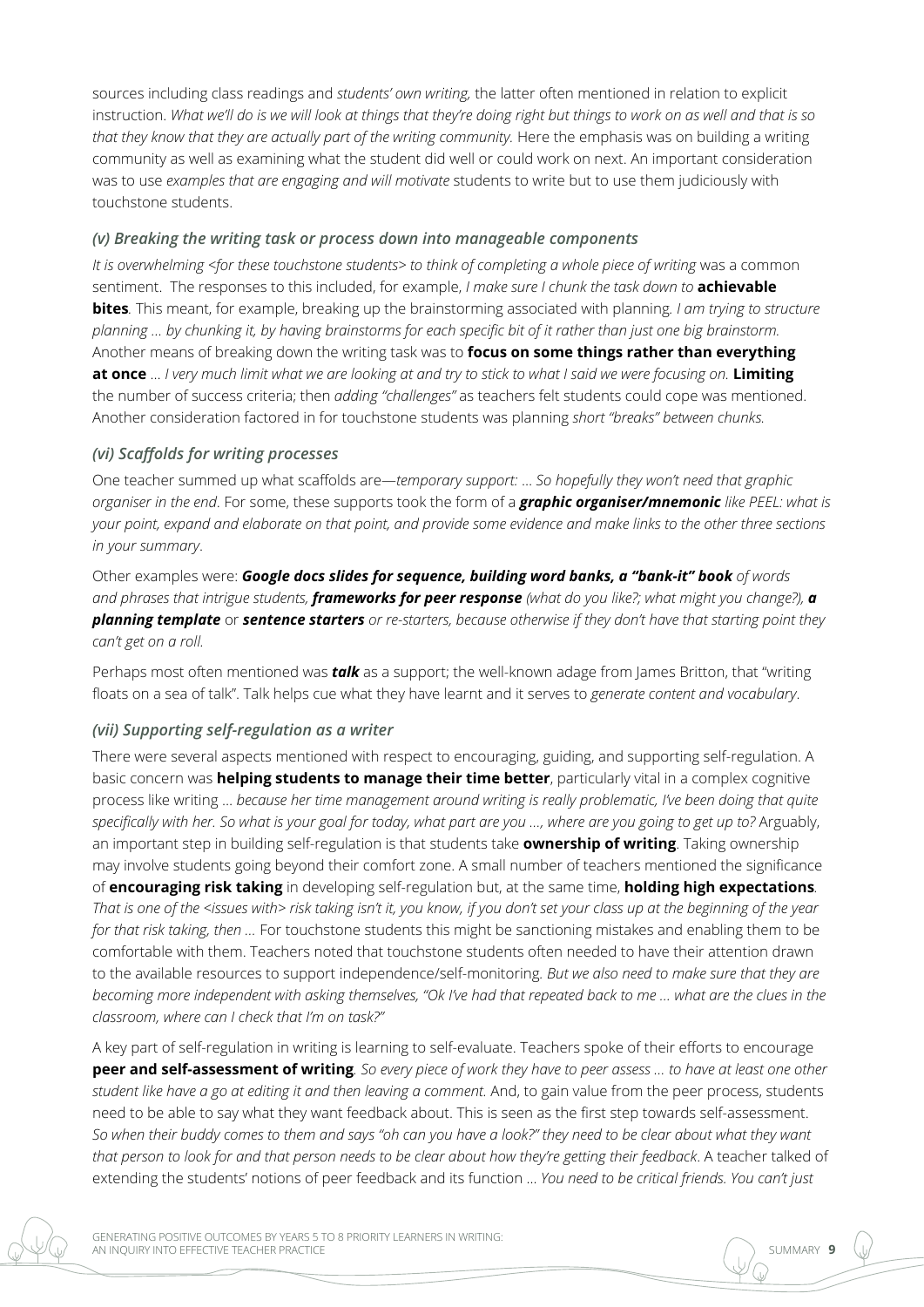*go "that's my friend so I'm going to say that is a nice piece of writing"*. Self-assessment is more difficult than peer assessment and when a teacher reported that a touchstone student had begun to do this, it was important to ask why the teacher thought this student's critique had developed.

*Good question! Possibly because we've done more talking about it with her about her writing. Whether she is more aware or she is more focused on her writing and is being more critical of herself because she knows she is part of the writing programme …* 

A key component of self-assessment is for a writer to *"see/diagnose" a reader's likely difficulty with the writing.* Here teachers often emphasised talking about what the students are *trying to get across in their writing and* whether they have achieved this. One teacher mentioned the importance of students *reading their piece of work together because I want them to actually hear what they've written to see if they can identify the errors … not actually giving them the answer … I try to question them in a way that they go "Oh no, I meant to say this" or "Oh that doesn't make sense".* 

#### *(viii) Linking reading and writing*

A minority of teachers talked specifically of making deliberate links between reading and writing, mostly for *making students more aware of audience.* In talking of linking reading and writing specifically, teachers extended how they used exemplars as models by *reading a text together and identifying author actions. We*  talk a lot about what the author has done so we are noticing that, as readers, we are trying to take that into what we *are trying to do as writers … in our novel and guided reading and then in writing and we link across.* 

### 2. The observations of practice

The Teacher Practice Classroom Observation Schedule (see Appendix A) was used for all classroom observations of instructional writing lessons. It consisted of seven practice dimensions and detailed descriptors were provided for each dimension to exemplify the type of practices associated with that dimension. The dimensions and descriptors were drawn from previously cited New Zealand and also international research findings.

Each teacher was observed on at least three occasions in a year and, prior to the observation, the teacher responded to some key questions about the class or group and the lesson. At the beginning and end of year (T1 and T2), both the PI and the school leader observed each teacher (and discussed and presented their consensus view to the teacher). For each dimension, the observers and the teacher him/herself rated the practice on a scale of 1 to 4, ranging from 1: *some limited evidence of a few of the descriptors* to 4: *a significant amount of evidence covering all aspects of the dimension to a high level*, meaning there was *evidence of strong, consistent practice*. See Appendix A for full scale descriptors. Everyone, of course, noted evidence in support of their ratings to use in the feedback session that followed the observation.

As noted, there were two, year-long cohorts of teachers, with little overlap. In both cohorts, the average total ratings score for all teachers increased from T1 to T2, over the year, although it was noticeable that the scores at both T1 and T2 were considerably higher in 2017 than in 2016. There was a pattern of lower rating by teachers of themselves (as opposed to observers' ratings of teachers) apparent in both cohorts across dimensions. Table 1 shows, for simplicity, observers' average ratings for each of the seven dimensions.

There was considerable similarity in the high-scoring dimensions in both cohorts of teachers. The dimension for which teachers scored highest at T2 was *direct instruction*, with means of 3.08 and 3.25 in 2016 and 2017, respectively. Next highest for the 2016 cohort was *using learning goals and tasks effectively* (3.0) while it was *knowledge of writers* for 2017 teachers (3.14). *Promoting differentiation* and *knowledge of writers* (both 2.54) were next-highest ranked in 2016 with *learning goals and tasks and differentiation* (3.11) next highest in 2017.

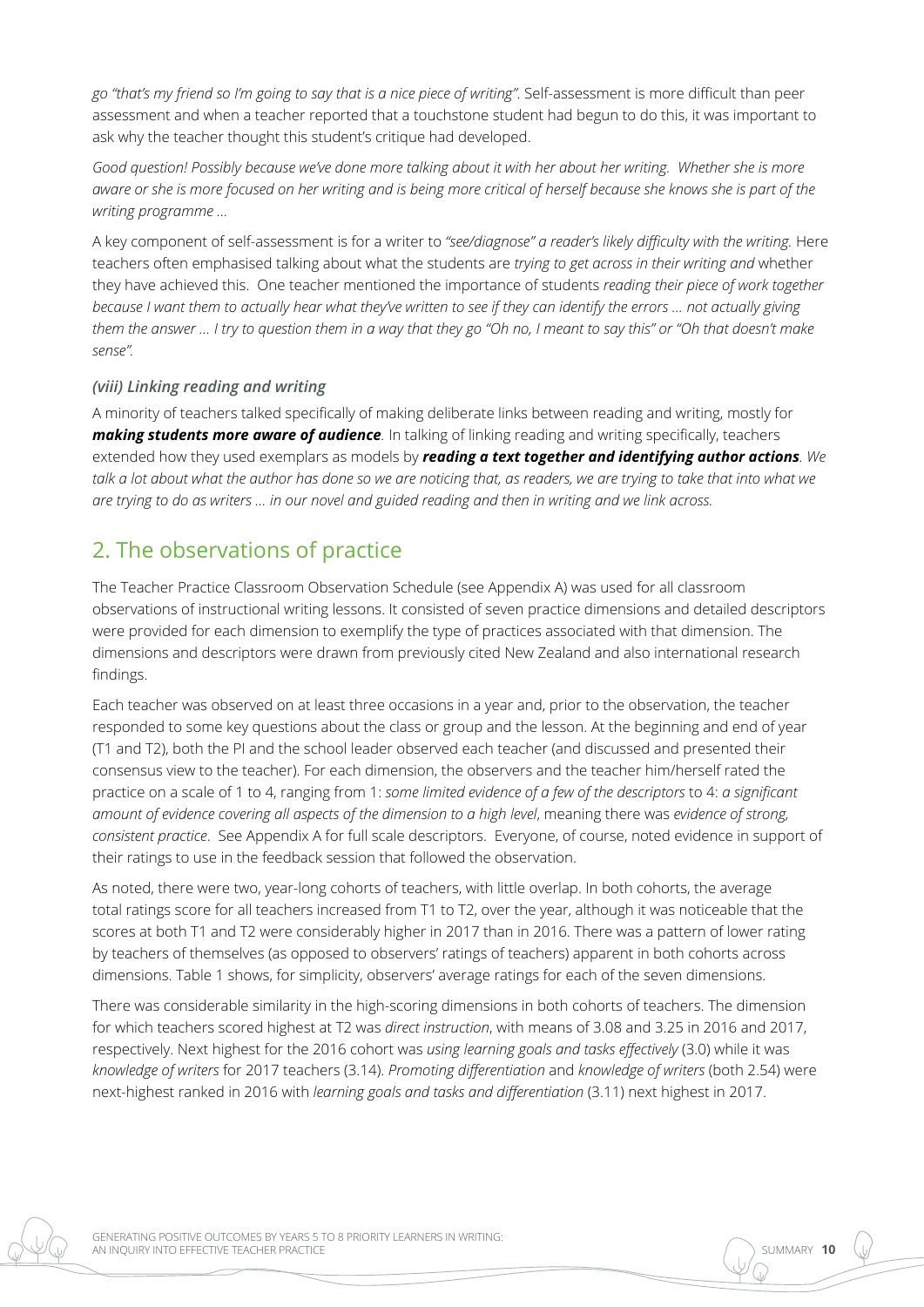|                                       | <b>Mean T1</b><br>2016 | <b>Mean T2</b><br>2016 | <b>Mean T1</b><br>2017 | <b>Mean T2</b><br>2017 |
|---------------------------------------|------------------------|------------------------|------------------------|------------------------|
| Dimension 1: knowledge of writers     | 2.23                   | 2.54                   | 2.96                   | 3.14                   |
| Dimension 2: cultural awareness       | 2.15                   | 2.27                   | 2.68                   | 3.0                    |
| Dimension 3: learning goals and tasks | 2.85                   | 3.00                   | 2.75                   | 3.11                   |
| Dimension 4: feedback                 | 2.08                   | 2.35                   | 2.29                   | 2.86                   |
| Dimension 5: self-regulation          | 2.46                   | 2.27                   | 2.71                   | 3.04                   |
| Dimension 6: direct instruction       | 2.69                   | 3.08                   | 2.68                   | 3.25                   |
| Dimension 7: differentiation          | 2.46                   | 2.54                   | 2.71                   | 3.11                   |
| ALL DIMENSIONS                        | 2.42                   | 2.58                   | 2.68                   | 3.07                   |

#### **Table 1: Observer mean ratings by dimension T1–T2 in 2016 and 2017**

Mean gains shown across both cohorts of teachers from T1 to T2 ranged from .46 to .96. *Direct instruction* (.96) and *feedback* (.84) were the dimensions on which these teachers made the greatest progress although *feedback* remained amongst the lowest-scoring dimensions for both cohorts. It seemed that, for the 2016 cohort, *direct instruction* and *learning goals and tasks* could be considered dimensions of higher proficiency by the end of the year, while, for the 2017 cohort, *direct instruction*, *learning goals and tasks*, and *knowledge of writers* could be considered as dimensions of higher proficiency by the end of the year. For the 2016 cohort, *feedback* and *selfregulation* might be considered dimensions of lower proficiency, while, for the 2017 group, it was *feedback* and *cultural awareness*.

## Part B: Focus on students

#### **1. The bottom line: Student achievement**

We collected achievement data using e-asTTle: Writing, still a new tool for most teachers. So we organised professionally run workshops in Auckland and Wellington at which participants and other colleagues from their schools attended. In addition, there was an opportunity at the time of the first data collection of the year for teachers to have a sample of scored scripts moderated by an external expert and to receive detailed feedback on their own scoring.

There are a number of ways to consider gains in writing achievement using e-asTTle data. For simplicity, we present here the percentage of students achieving at different levels (*above*, *at*, *below*, and *well below*) in relation to the expected curriculum level and sub-level at the beginning (T1) and end (T2) of a school year when data for project analysis were collected. These data were available by class, year level, and school for use by the project participants. Where numbers in priority groups are sufficiently large (in 2017, recruiting of an additional school lifted numbers in these groups markedly), we report their data separately.

The picture at the beginning of both years of the project is best captured by the fact that more students across the schools were in the *well below* band of achievement in relation to expectations in writing than in any of the other bands. Perhaps the most notable change in each of the 2 years was to move students from this very low level of achievement. The second year of the project showed greater gains overall for students than in the first year. However, as noted above, only five teachers from the first year of the project were teaching eligible classes in the partner schools in the second year. And, given the loss at the end of 2016 of Year 8 and of most Year 6 students, and students leaving the schools, only a minority of the 2017 cohort of students were part of the project for the 2 years.

**The first year 2016:** The overall positive aspect of the data in 2016 was the modest increase over the year in the percentage of all students in the *above/at* achievement band. However, despite the progress, the percentage below expectations remained high. At the end of the year this percentage, by year levels, ranged

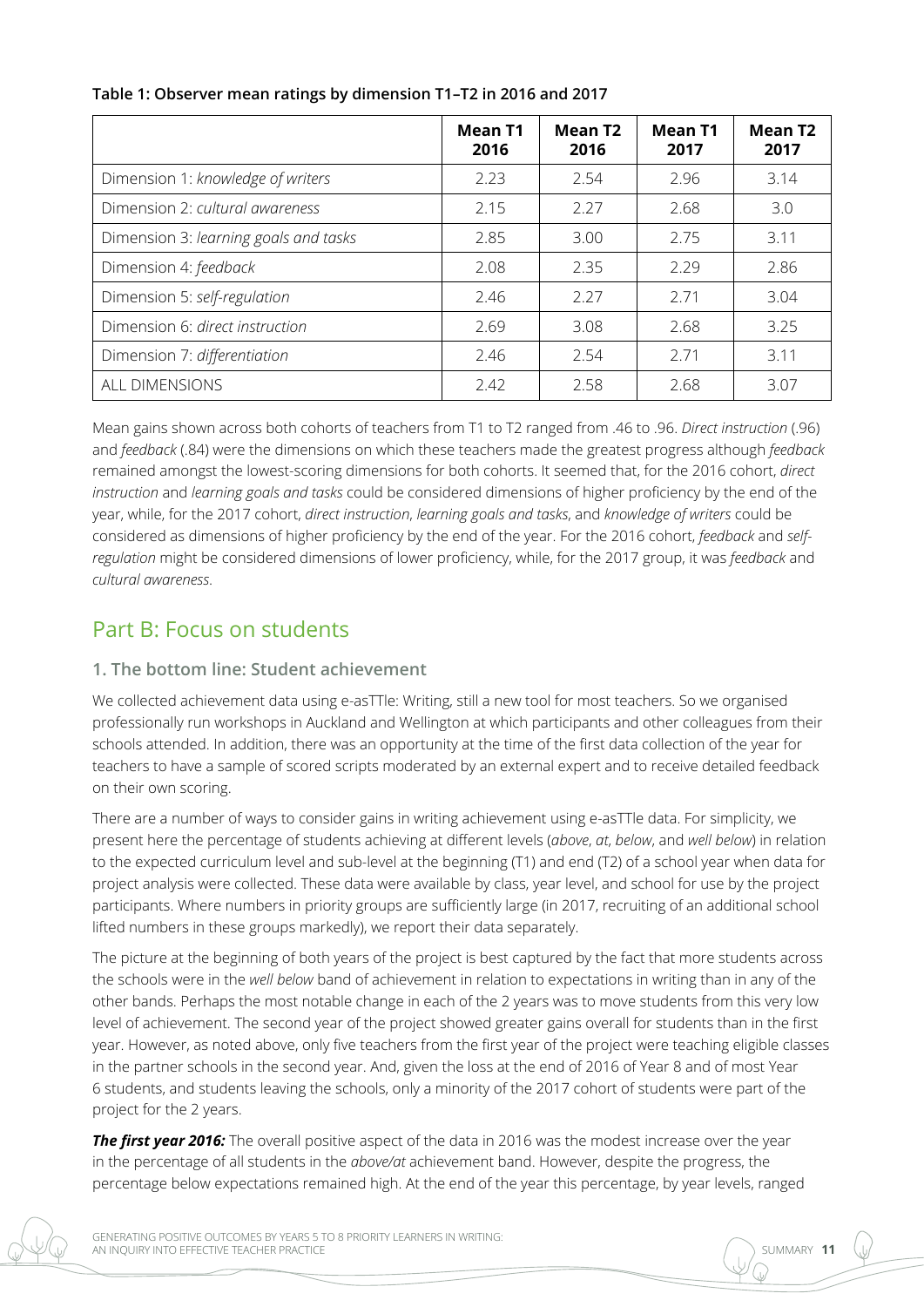from 63.9% (Year 7) to 37.2% (Year 6); in relation to gender, it ranged from 79.1% (Year 5 boys) to 40% (Year 6 boys) and from 55.8% (Year 7 girls) to 35.5% (Year 6 girls); in relation to ethnicity, it ranged from 74.1% (all Pasifika students) to 47.9% (all Māori students). At beginning and end of year, more "Other" than New Zealand European students were in the *at/above* band (49.2%, compared with 39.2%). This is particularly commendable in that around 42% of "Other" students (mainly Indian) did not have English as their mother tongue and we knew from our student survey data that, across participating schools, students reported speaking around 60 different languages.

Most marked, however, was a large decrease in the proportion in the *well below* band over the year; it almost halved, from 34.9% to 18.2%—a trend evident to varying degrees for all year-level cohorts, both genders, and all ethnic groups. For example, for Year 5 it decreased from 45.3% to 22.4% and for Year 8 from 39.9% to 18.1%. Regarding groups of interest to the project, the proportion of boys in the *well below* band fell from 45.3% to 22.4%; the drop was particularly noticeable for Year 5 boys (from 52% to 8.3%) and for Year 8 boys (from 55.8% to 26.2%). Despite achievement increases by boys, the achievement gap between boys and girls (20.7%) barely decreased. In the year groups where boys' achievement moved significantly from the *well below* band, the gap still remained wide: for the Year 5 cohort (39.1%) and for the Year 8 cohort (27.5%). The proportion of Pasifika students in the *well below* band decreased from 53.1% to 25.9%.

Just over three-quarters of all students in the project in 2016 made either "expected progress" (45.4%) or "accelerated progress" (30%) between T1 and T2. Expected progress is upward movement by one to two curriculum sub-levels in a year; accelerated progress is upward movement by three or more curriculum sublevels in a year. Only 14.1% of students achieved at the same sub-level at both T1 and T2. It was difficult in the first year to draw reliable conclusions about progress by Māori and Pasifika students because of the relatively low number of students in these cohorts.

**The second year 2017:** Again the data show an increase over the year in the percentage of all students in the *above* achievement band, from 27.5% to 40.8%. The proportion was slightly more than double that in the *above* band at the end of 2016. This pattern was evident to varying degrees for year-level cohorts, both genders, and all ethnic groups. Years 7 and 8 made notable progress (from 30.2% to 43.6% and from 31.3% to 45.1%, respectively). The proportion of boys in the *above* band increased from 20.5% to 33.7% and this proportion is much greater than at the end of 2016. The proportion of Māori students in the *above* band increased from 18.4% to 44.8%.

There was a decrease, double that of 2016, in the proportion in the *well below* band; it decreased almost threefold to end the year at only 10.9%. This pattern was evident to varying degrees for all year-level cohorts, both genders, and all ethnic groups. As examples: Year 8 decreased from 28.7% to 8.5%; the proportion of boys decreased by a similar amount (from 35.2% to 14.4%) and this was particularly noticeable for Year 8 boys (from 36.6% 10.8%). The proportion of all Māori students in the *well below* band decreased from 44.7% to 8.6%.

Similar to 2016, around three-quarters of the students made accelerated (33%) or expected (39.8%) progress during the year; a similar percentage to 2016 made no progress (in that their score/sub-level remained much the same). However, the 2017 cohort started at a higher level, on average. Particularly important to note was that more than half (56.4%) of underachieving students (students who began at level 3B and below) made accelerated progress and about a third (31.6%) made expected progress. Although these shifts did not move them much closer to their peers (who also experienced expected or accelerated gains), the data clearly showed a greater rate of progress than previously achieved by these students.

#### **2. What were students telling us: The survey?**

As interesting as the Student Survey on Writing data were when the four data-gathering points across the 2 years were added together, we believed that these data assisted only somewhat in responding to our key research goal of what particular aspects of teacher instruction are most closely associated with stronger engagement, accelerated progress, and higher achievement in writing by Years 5 to 8 priority learners. Hence, they are not reported in full here. Key findings included that a significant minority of students (41.3%) professed that they did not like writing; an even greater proportion (61.2%) professed that they did not like it outside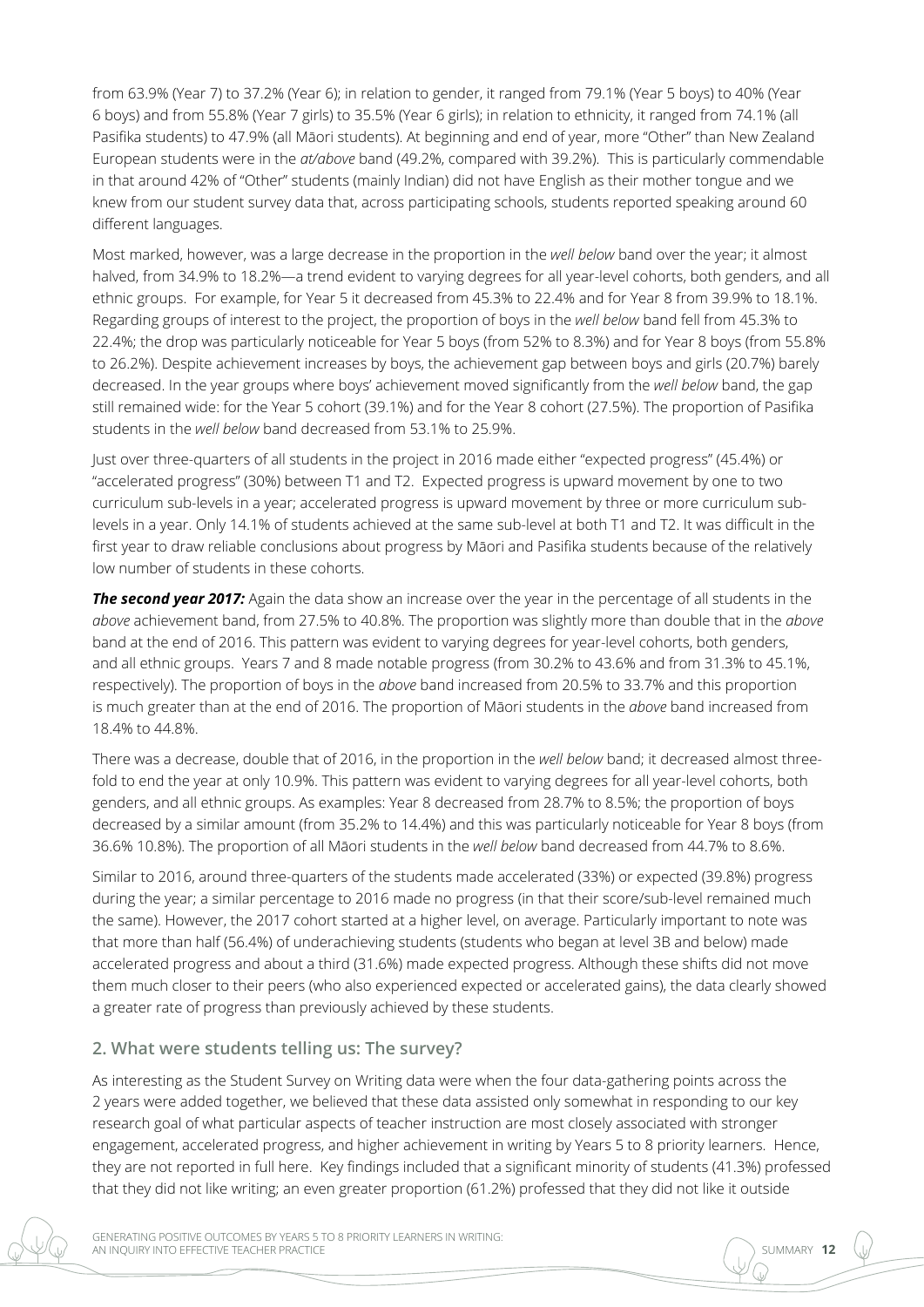of instructional writing time. There was a significant gap (15.7%) between boys' reasonably negative and girls' reasonably positive attitudes to writing. Attitude did not seem to relate directly to proficiency in writing. And attitudes did not change much over time. However, some changes made to teacher practice were possibly influenced by student attitudes, like students' view that "choice of topic" is the most important factor in influencing their attitude to writing. The full survey findings will be available in Gadd and Parr's to-be-published article entitled *Portrait of the student as a young writer: Some student survey findings about writing*.

#### **3. Conclusion: What did we learn for practice?**

#### *The value of focusing on touchstone students*

We learnt that, with a particular focus on some students, who act as "touchstone" for thinking about practice, teachers are able to help students to improve at or beyond expectations/normative gains. The idea is that the act of "focusing" on a group of underachievers will not only benefit them but also effect gains across the board—all students will profit. Some of our results may seem quite modest. But, it is important to note that more students were in the *well below* band at the beginning of the project than in any of the other bands and we moved most out of this band. Over three-quarters of underachieving students made expected or accelerated progress. We noted the success of some of the priority groups: the gain for Māori students and for boys was about double that of the average gain.

#### *The importance of focusing on key effective practices*

We sought to incorporate sound theory in our data-collection tools; for example, we ascertained from the research literature, the dimensions of effective practice that appear to "make a difference", and developed the teacher observation tool around these. The dimensions and their associated descriptors were presented to teachers in workshops early in the year in 2016; and, in 2017, we were able to use detailed examples of how some dimensions had been operationalised in the classrooms of the previous cohort of teachers.

Our observations of teacher practice indicated gains in expertise across almost all dimensions in both cohorts of teachers. While the 2017 cohort of students was much more diverse, teacher participants began at a higher level of proficiency regarding the dimensions of effective practice we focused on and their average progress was also greater. In 2017, teachers showed relatively high proficiency, particularly in four dimensions—*learning goals/tasks* and *direct instruction* (same as for 2016) plus *knowledge of the writer* and *differentiation*.

Two factors reiterate for us the key nature of these practices, particularly how they were operationalised with underachieving students. First, we moved a large proportion of students out of the lowest achievement band and a high percentage of the underachieving students made expected and beyond expectations progress in both years. Second is the fact that, with higher scoring teachers on the dimensions of effective practice, the 2017 student cohort, a much more diverse student cohort than the previous year, performed considerably better than the 2016 cohort.

#### *The need to contextualise "what works" through teacher input*

We argue that effective practice is what works in a particular context with particular students. As noted above, in 2017, we were able to describe in more detail what the dimensions of effective practice looked like in the classrooms of teachers on the project. In both years, from the interviews with teachers and the analysis of teacher reflection journal notes about what they thought worked for touchstone students, we were able to contextualise these dimensions further. The results suggest teachers believed that actions related mainly to four dimensions make the difference for advancing the engagement and progress of underachieving/ touchstone students:

- *knowledge of students*: getting to know the students really well, knowing individual needs and keeping track of them, using humour/fun as a relationship tool;
- *learning goals/learning tasks*: encouraging student initiation and contribution, especially in topic selection;
- *direct instruction*: using active modelling and receptive modelling, breaking tasks into more manageable components, and making links between reading and writing;

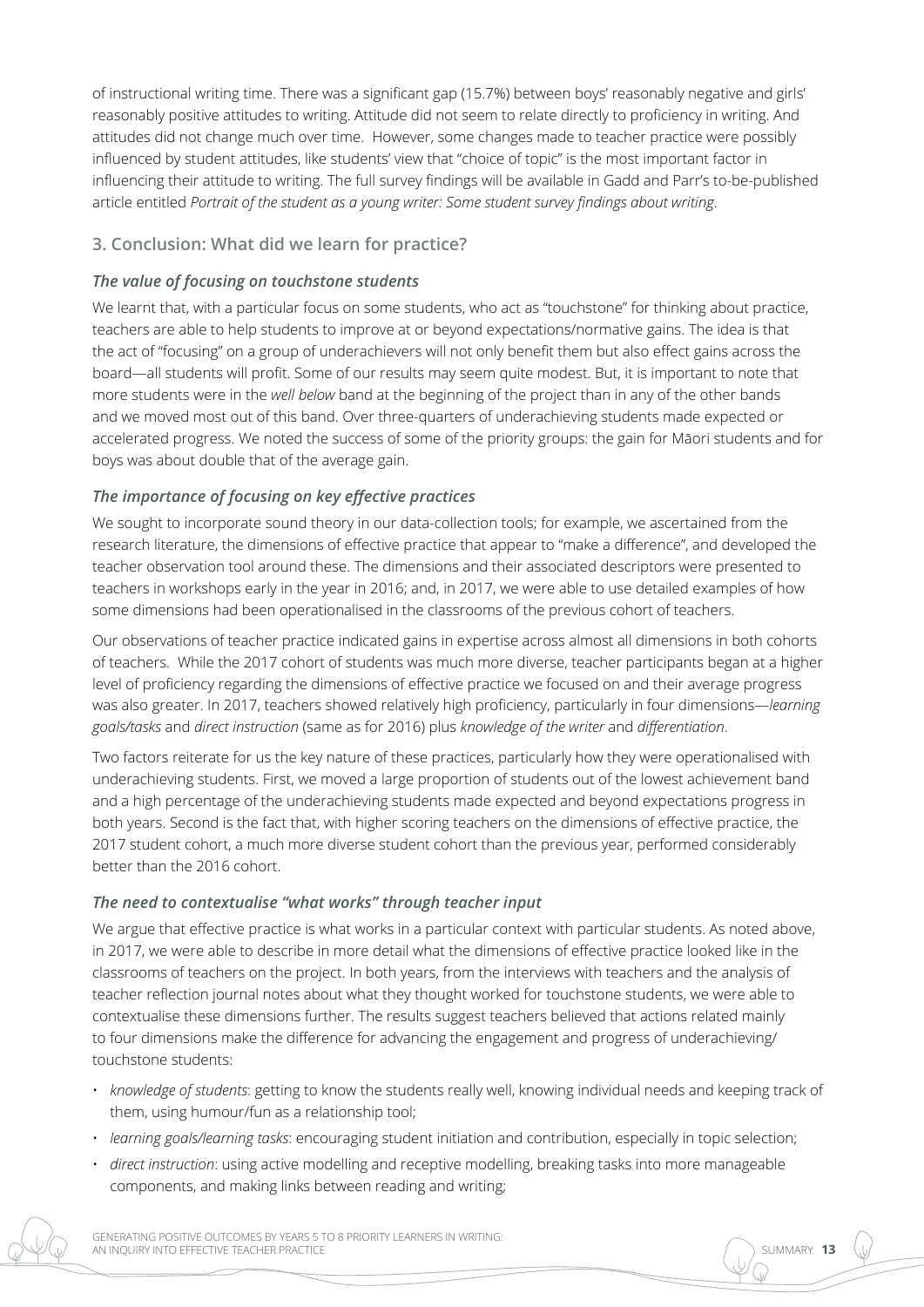• *differentiation*: touching base often with touchstone students, working with touchstone students in small groups based on needs not ability, using a tuakana–teina approach and using different scaffolds according to student needs.

In addition, actions related to *self-regulation* appear, from teacher reports, to be very important: helping students to manage their time better, seeking resources to support independence/self-monitoring, and encouraging self- and peer assessment although evidence of this dimension was often not seen in practice.

## Afterword

This project was underpinned by a research-based belief that "what teachers do makes the difference" (Alton-Lee, 2003; Darling-Hammond, 1999). The teacher practice dimensions represented in the observation tool, amplified and illustrated by those practices reported by teachers as particularly effective for their touchstone students, appear to represent some of the critical pedagogical actions needed to enable accelerated progress, especially for underachieving students.

## References

- Alliance for Excellent Education. (2007). *Making writing instruction a priority in America's middle and high schools*. Washington, DC: Author.
- Alton-Lee, A. (2003). *Quality teaching for diverse students in schooling: Best evidence synthesis*. Wellington: Ministry of Education.
- Bangert-Drowns, R. L., Hurley, M. M., & Wilkinson, B. (2004). The effects of school-based Writing-to-Learn interventions on academic achievement: A meta-analysis. *Review of Educational Research*, *74*, 29–58.
- Biancarosa, G., & Snow, C. E. (2004). *Reading next: A vision for action and research in middle and high school literacy: A report from Carnegie Corporation of New York.* Carnegie Corporation of New York, Alliance for Excellent Education.

Bishop, R., & Berryman, M. (2009). The Te Kotahitanga effective teaching profile. *set: Research Information for Teachers*, *2*, 27–33.

- Chu, C., Glasgow, A., Rimoni, F., Hodis, M., & Meyer, L. H. (2013). *An analysis of recent Pasifika education research literature to inform and improve outcomes for Pasifika learners*. A report for the Ministry of Education. Retrieved from https:www.educationcounts.govt.nz/ publications/pasifika/121759
- Darling-Hammond, L. (1999). *Teacher quality and student achievement: A review of state policy evidence*. Washington, DC: Centre for the Study of Teaching and Policy.
- Dix, S., & Cawkwell, G. (2011). The influence of peer group response: Building a teacher and student expertise in the writing classroom. *English Teaching: Practice and Critique*, *10*(4), 41–57.
- Fletcher, J., Parkhill, F., & Fa'afoi, A. (2005). What factors promote and support Pasifika students in reading and writing. *set: Research Information for Teachers*, *2*, 2–8.

Gadd, M., & Parr, J. M. (2016). 'It's all about Baxter: Task orientation in the effective teaching of writing'. *Literacy*, 50(2), 95-99. doi:10.1111/lit.12072.

- Gadd, M., & Parr, J. M. (2017). Practices of effective writing teachers. *Reading and Writing, 30(7), 1551–1574.* doi:10.1007/s11145-017- 9737-1
- Gibb, S. J., & Fergusson, D. M. (2008). Gender differences in educational achievement to age 25. *Australian Journal of Education*, *52*(1), 63–80.
- Gilbert, J., & Graham, S. (2010). Teaching writing to elementary students in grades 4–6: A national survey. *The Elementary School Journal*, *110*(4), 1–15. doi:10.1086/651193
- Glynn, T. (2013). From responsive social learning contexts to culturally responsive pedagogy: Contributions from early New Zealand research. *Waikato Journal of Education*, *18*(2), 12–28.
- Graham, S., Capizzi, A., Harris, K. R., Hebert, M., & Morphy, P. (2014). Teaching writing to middle school students: A national survey. *Reading and Writing*, *27*(6), 1015–1042. doi[:10.1007/s11145-013-9495-7](http://dx.doi.org/10.1007/s11145-013-9495-7)
- Norman, D. (1988). *The psychology of everyday things*. New York, NY: Basic Books.
- Parr, J. M., & Jesson, R. (2016). Mapping the landscape of writing instruction in New Zealand primary school classrooms. *Reading and Writing*, *29*(5), 981–1011. doi:10.1007/s11145-015-9589-5
- Parr, J. M., & Limbrick, L. (2010). Contextualising practice: Hallmarks of effective teachers of writing. *Teaching and Teacher Education*, *26*(3), 583–590. doi:10.1016/j.tate.2009.09.004
- Parr, J. M., & Timperley, H. S. (2010). Feedback to writing, assessment for teaching and learning and student progress. *Assessing Writing*, *15*(2), 68–85. doi:10.1016/j.asw.2010.05.004
- Si'ilata, R. (2014). *Va'a Tele: Pasifika learners riding the success wave on linguistically and culturally responsive pedagogies.* Unpublished doctoral dissertation, University of Auckland, Auckland.